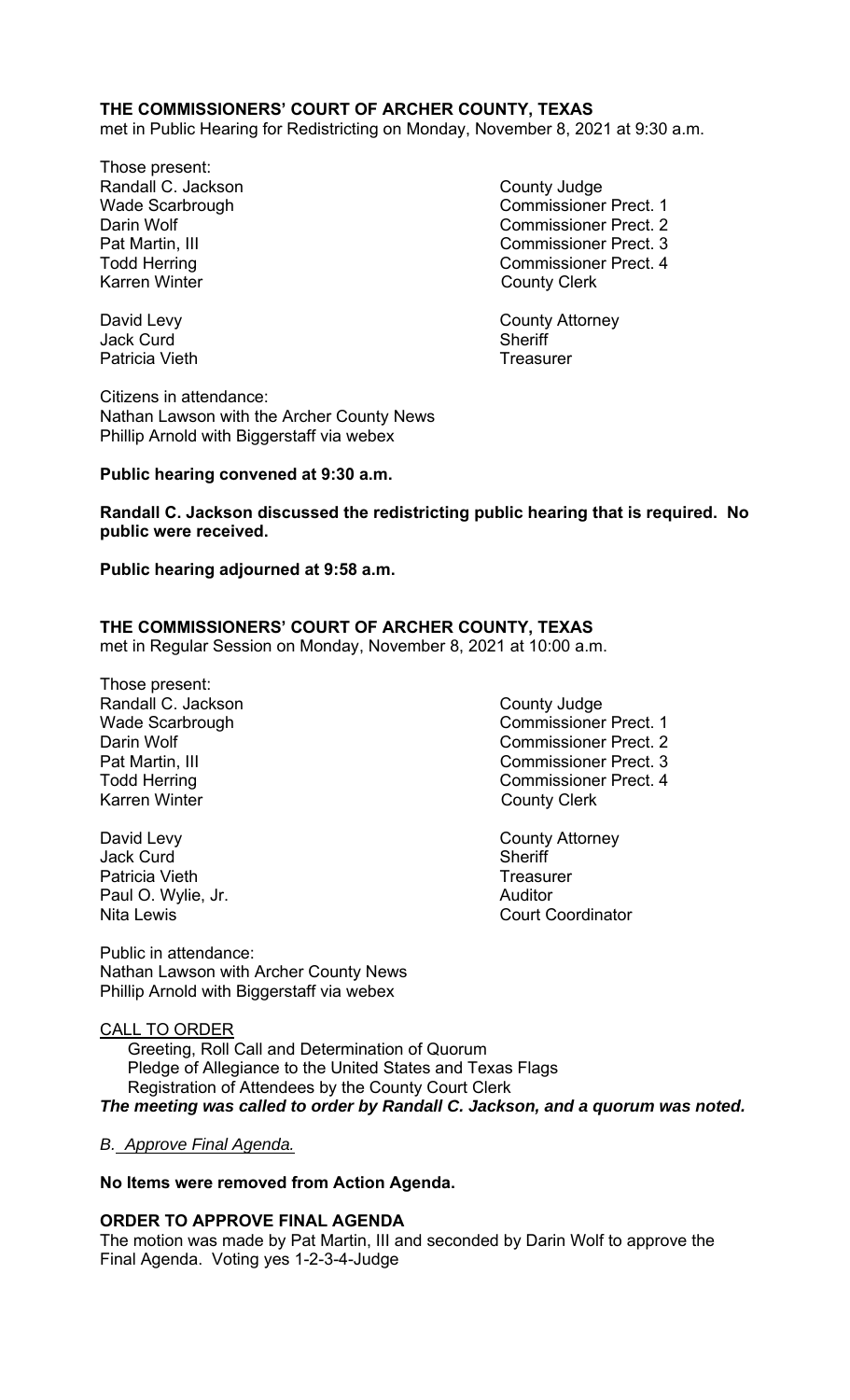## C. PUBLIC COMMENTS, MISCELLANEOUS REPORTS, DISCUSSIONS OR PRESENTATIONS AGENDA:

**Jack Curd reported that Grayson County inmates are now in the Archer County Jail. The inmate work crew will begin working today.** 

**Patricia Vieth reminded the Court about open enrollment for the health care plan, and the County Thanksgiving meal is after the next Commissioner Court meeting.** 

## D. ACTION AGENDA

- **1.** Discuss and/or take action on the draft illustrative plan and amendments for County Commissioner Court Precinct boundary lines. **Pat Martin, III discussed the road takeover concerning redistricting. Martin discussed that if any county road bordered two different precincts, the commissioner that agreed to maintain the road, would need to file a document stating he would maintain the road in the Commissioner Court minutes. Phillip Arnold reported the roads would be taken over January 1, 2023. No action taken.**
- 2. Consider and/or adopt the draft illustrative plan as its final plan that redistricts and establishes new boundaries for the Archer County Commissioner Court Precincts.

## **ORDER TO ADOPT BOUNDARY LINES**

The motion was made by Wade Scarbrough and seconded by Pat Martin, III to adopt County Commissioner Court Precinct boundary lines. Voting yes 1-2-3-4-Judge

3. Approve departmental reports.

## **ORDER TO APPROVE REPORTS**

The motion was made by Todd Herring and seconded by Darin Wolf to approve departmental reports: **Treasurer; County Agent**. Voting yes 1-2-3-4-Judge

4. Approve vouchers for payment.

## **ORDER TO APPROVE VOUCHERS**

The motion was made by Pat Martin, III and seconded by Todd Herring to approve vouchers for payment. Voting yes 1-2-3-4-Judge

5. Approve line-item transfers.

## **ORDER TO APPROVE TRANSFERS**

The motion was made by Wade Scarbrough and seconded by Pat Martin, III to approve line-item transfers. Voting yes 1-2-3-4-Judge

6. Approve Education Certificates.

#### **ORDER TO APPROVE CERTIFICATES**

The motion was made by Todd Herring and seconded by Pat Martin, III to approve Education Certificates: **Randy Jackson; Wade Scarbrough; Darin Wolf; Pat Martin, III; Todd Herring.** Voting yes 1-2-3-4-Judge

7. Approve Publisher's Certificates.

## **ORDER TO APPROVE CERTIFICATES**

The motion was made by Darin Wolf and seconded by Pat Martin, III to approve Publisher's Certificates. Voting yes 1-2-3-4-Judge

8. Approve Minutes from previous month – October, 2021.

## **ORDER TO APPROVE MINUTES**